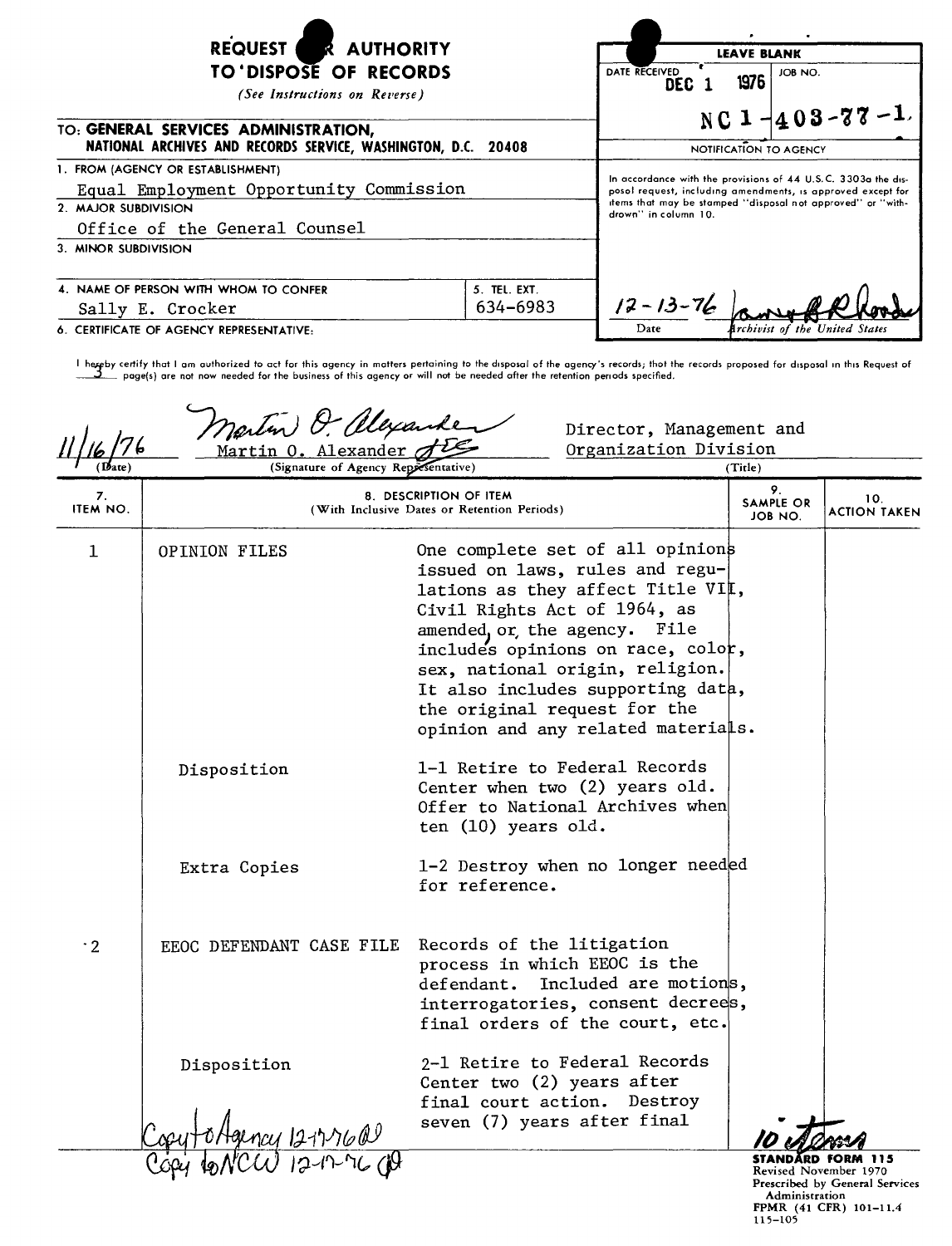

 $\bullet$ 

 $\mathbf{r}$ 



 $\cdot$ 

## REQUEST FOR AUTHORITY TO DISPOSE OF RECORDS-Continuation Sheet

| 7.<br>ITEM NO. |                                                                                                                                                                                                                                                                                             | 8. DESCRIPTION OF ITEM<br>(WITH INCLUSIVE DATES OR RETENTION PERIODS)               |                                                                                                                                                                                                                                                                                                                                    | 9.<br><b>SAMPLE OR</b><br>JOB NO. | 10.<br><b>ACTION TAKEN</b> |
|----------------|---------------------------------------------------------------------------------------------------------------------------------------------------------------------------------------------------------------------------------------------------------------------------------------------|-------------------------------------------------------------------------------------|------------------------------------------------------------------------------------------------------------------------------------------------------------------------------------------------------------------------------------------------------------------------------------------------------------------------------------|-----------------------------------|----------------------------|
| $\overline{2}$ |                                                                                                                                                                                                                                                                                             | Disposition (continued)<br>Extra Copies                                             | court action, except (ii)<br>landmark* cases--offer to<br>National Archives ten (10)<br>years after final court action.<br>Destroy when no longer needed                                                                                                                                                                           |                                   |                            |
| 3              |                                                                                                                                                                                                                                                                                             | EEOC PLAINTIFF CASE FILE                                                            | for reference.<br>Records of the Commission's<br>litigation process against a<br>defendant, including motions,<br>interrogatories, consent<br>decrees, final court orders,<br>etc.                                                                                                                                                 |                                   |                            |
|                |                                                                                                                                                                                                                                                                                             | Disposition                                                                         | 3-1 Retire to Federal Records<br>Center one year after entry<br>of final order dismissing<br>action. (i) Destroy after three foult) years after entry of<br>(3) additional years, except final order difinishing acts<br><sup>-</sup> (ii) 1andmark <sup>*</sup> cases--offer<br>to the National Archives after<br>five (5) years. |                                   |                            |
|                |                                                                                                                                                                                                                                                                                             | Extra Copies                                                                        | Destroy when no longer needed<br>for reference.                                                                                                                                                                                                                                                                                    |                                   |                            |
|                | Landmark cases are those based on the following<br>$\mathbf x$<br>criteria:                                                                                                                                                                                                                 |                                                                                     |                                                                                                                                                                                                                                                                                                                                    |                                   |                            |
|                | Cases that result in precedential court decisions<br>ı.<br>that significantly interpret legislation or regu-<br>lations. Cases that result in legal opinion<br>establishing precedent, policies and procedures<br>regarding laws, regulations, directives, decisions<br>and/or legislation; |                                                                                     |                                                                                                                                                                                                                                                                                                                                    |                                   |                            |
|                |                                                                                                                                                                                                                                                                                             | 2. Cases of value that are heard by appellate or<br>higher court;                   |                                                                                                                                                                                                                                                                                                                                    |                                   |                            |
|                | 3.                                                                                                                                                                                                                                                                                          | Cases that are determined valuable for investiga-<br>tive or litigative procedures; |                                                                                                                                                                                                                                                                                                                                    |                                   |                            |
|                | 4.                                                                                                                                                                                                                                                                                          | Cases that gain national attention because of<br>Congressional or public interest;  |                                                                                                                                                                                                                                                                                                                                    |                                   |                            |
|                | 5.                                                                                                                                                                                                                                                                                          | Cases of major economic impact; and                                                 |                                                                                                                                                                                                                                                                                                                                    |                                   |                            |
|                | 6.                                                                                                                                                                                                                                                                                          |                                                                                     | Cases that show possible conflicts of interest.                                                                                                                                                                                                                                                                                    |                                   |                            |